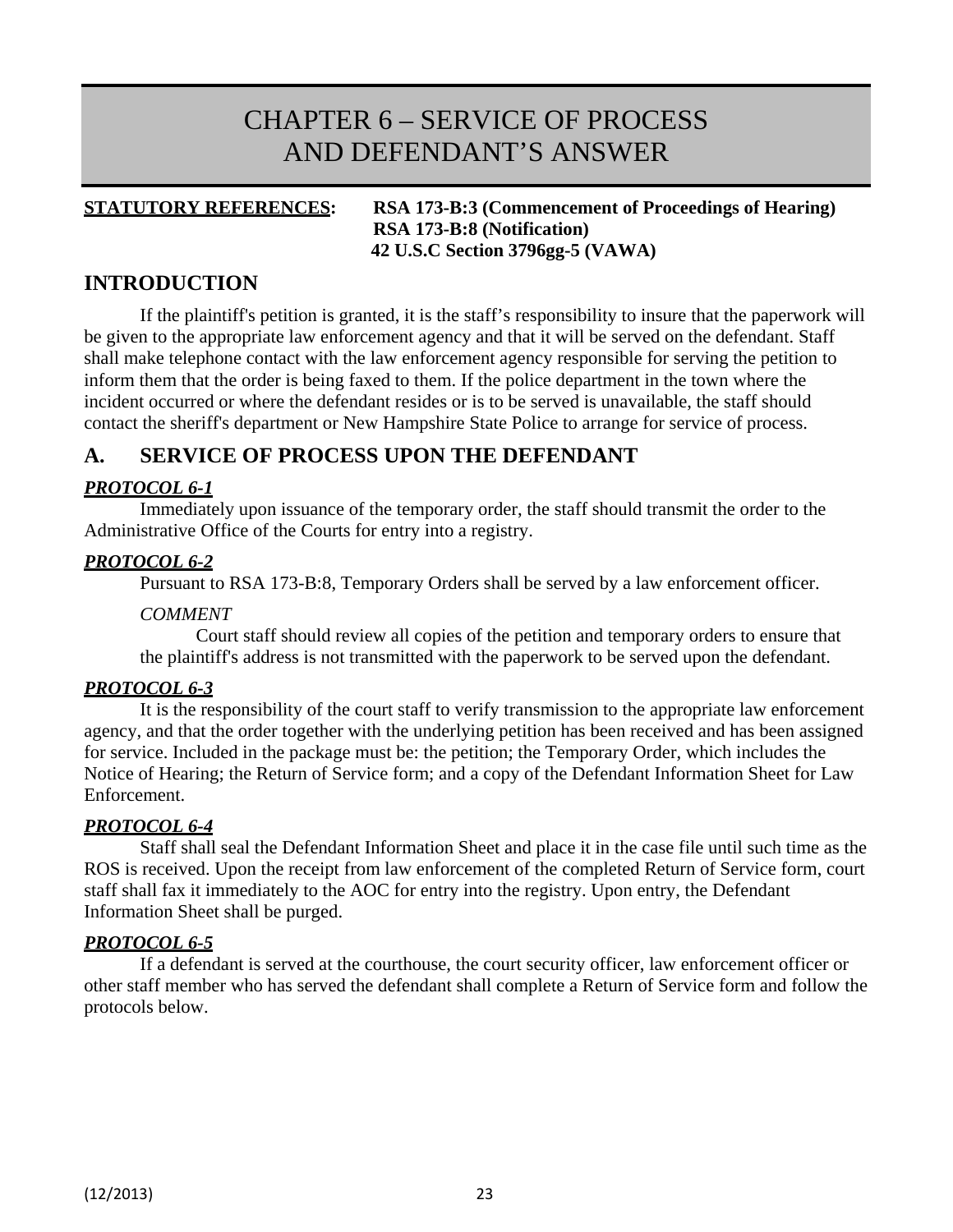# *PROTOCOL 6-6*

If a named defendant is out of state or is a non-resident, staff must determine which law enforcement agency is responsible for service of domestic violence restraining orders and transmit forthwith, by facsimile transmission, a copy of the plaintiff's petition, court's order and scheduling notice to said department, together with a request to have the documents served upon the defendant immediately. The agency should be further requested to make return of service in a similar manner; i.e., by facsimile transmission. Staff should always request that the orders be served without fees. However, if the serving jurisdiction insists upon payment of a fee before service, staff should contact the AOC for a check. If the agency will accept a credit card, the AOC will be able to make payment this way as well.

# *COMMENT*

Amendments to 42 U.S.C. Section 3796gg-5 effective October 28, 2002 require any State, Indian tribal government, or unit of local government that receives funding under VAWA, to certify that it does not require that a victim of domestic violence bear any costs associated with the filing, issuance, registration, or service of a protective order. The Violence Against Women Office (VAWO) has designated the NH Department of Justice Grants Management Unit as the point of contact for problems with out of state service. Please call 603-271-7986.

This office will also be able to provide the corresponding information for other states' points of contact.

**NOTE:** Orders against military personnel should be transmitted to the duty officer for service by military police.

**NOTE WELL:** Orders should be served without required fees or original documents. However, staff shall ensure that any out-of-state requirements are followed to guarantee service of process, including payment of any requested fees. Staff shall notify the Administrative Judge any time fees or original documents are requested for out-of-state service.

# *PROTOCOL 6-7*

Service of process upon a minor defendant should, whenever possible, be in the presence of a legal guardian or a parent of the minor.

# *PROTOCOL 6-8*

If the court has not received the Return of Service by the date set forth for the final hearing, staff should contact the local police, by telephone, to confirm that service has not been made. If service has not been made, the temporary order should be extended. An extension of the temporary order should be prepared with a new court date and faxed to the AOC. Service should be again attempted, as described in this section. If, at the end of 12 months, service has not been completed, the plaintiff shall file a new petition. The plaintiff need not allege new or different facts if the same facts still, in the plaintiff's perspective, place the plaintiff in fear of abuse.

# **B. DEFENDANT'S ANSWER**

# *PROTOCOL 6-9*

When a defendant files an answer or any other document to a domestic violence petition, a copy of the answer is to be sent immediately by staff to the plaintiff.

# *PROTOCOL 6-10*

If an attorney files an appearance, the attorney may have contact with the plaintiff pursuant to Protocol 5-23 and Protocol 5-24.